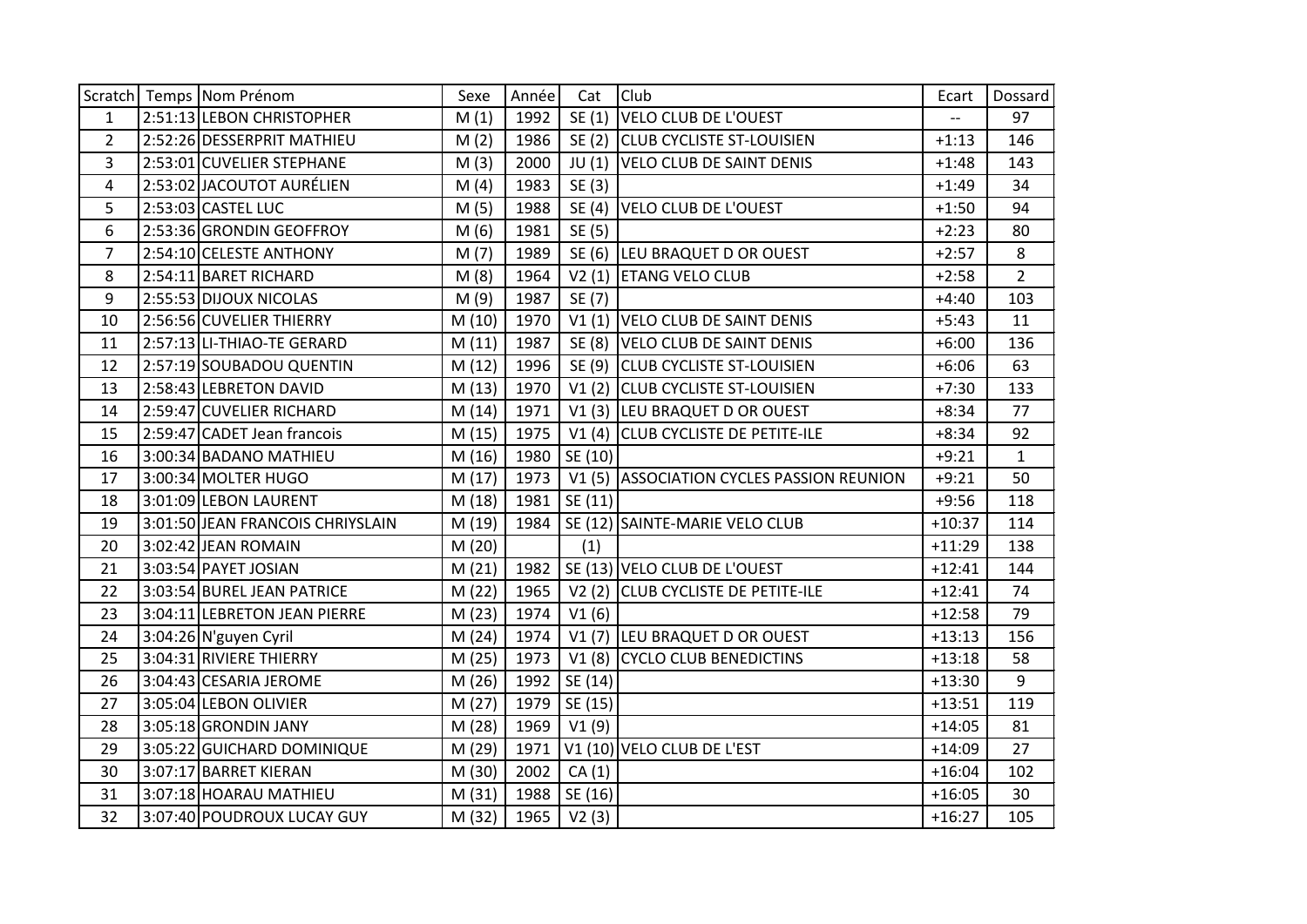| 33 | 3:08:03 MAILLOT ANDRE               | M (33) |      | 1970   V1 (11) |                                            | $+16:50$ | 142 |
|----|-------------------------------------|--------|------|----------------|--------------------------------------------|----------|-----|
| 34 | 3:08:16 PLAIRE CEDRIC               | M (34) |      | 1984   SE (17) |                                            | $+17:03$ | 55  |
| 35 | 3:08:21 GERMAIN GAUTHIER            | M (35) | 2002 |                | CA (2) CLUB CYCLISTE DE PETITE-ILE         | $+17:08$ | 76  |
| 36 | 3:08:32 PAYET STEPHANE              | M (36) | 1978 |                | SE (18) TEAM 974 SAINT PIERROISE           | $+17:19$ | 140 |
| 37 | 3:09:27 CROCHAT LANDRY              | M (37) | 2000 |                | JU (2) CLUB CYCLISTE ST-LOUISIEN           | $+18:14$ | 110 |
| 38 | 3:09:43 RIVIERE FLORENT             | M (38) | 1983 |                | SE (19) VTT LOISIRS                        | $+18:30$ | 139 |
| 39 | 3:09:43 VIRASSAMY ROBERT            | M (39) | 1975 | VI(12)         |                                            | $+18:30$ | 70  |
| 40 | 3:10:46 VALETTE RÉNALD              | M (40) | 1976 | V1(13)         |                                            | $+19:33$ | 67  |
| 41 | 3:11:21 CROCHAT DORIAN              | M(41)  | 2000 |                | JU (3) CLUB CYCLISTE ST-LOUISIEN           | $+20:08$ | 111 |
| 42 | 3:11:23 CHANE FOC JULIEN            | M (42) | 1998 |                | SE (20) CLUB CYCLISTE ST-LOUISIEN          | $+20:10$ | 148 |
| 43 | 3:11:33 POUDROUX NICOLAS            | M (43) | 1985 | SE (21)        |                                            | $+20:20$ | 56  |
| 44 | 3:11:43 GALENT CHARLIE DENIS JÉRÔME | M (44) | 1984 |                | SE (22) VTT LOISIRS                        | $+20:30$ | 21  |
| 45 | 3:11:52 GARDEBIEN PHILLIPE          | M (45) | 1965 | V2(4)          |                                            | $+20:39$ | 106 |
| 46 | 3:12:24 HOAEAU BERTRAND GILLES      | M (46) | 1972 |                | V1 (14) VELO CLUB DE SAINT-JOSEPH          | $+21:11$ | 149 |
| 47 | 3:12:36 RIVIÈRE JIMY RAPHAËL        | M (47) | 1968 | VI(15)         |                                            | $+21:23$ | 88  |
| 48 | 3:13:35 GRONDIN THIERRY LUCIEN      | M (48) | 1988 |                | SE (23) ASSOCIATION CYCLES PASSION REUNION | $+22:22$ | 26  |
| 49 | 3:14:27 CRESCENCE JACQUES LUDIVIC   | M (49) | 1981 |                | SE (24) VTT LOISIRS                        | $+23:14$ | 134 |
| 50 | 3:14:28 COURTOIS STEPHANE           | M (50) | 1975 |                | V1 (16) ETANG VELO CLUB                    | $+23:15$ | 121 |
| 51 | 3:15:01 CALODAT PATRICK             | M(51)  |      | (2)            |                                            | $+23:48$ | 71  |
| 52 | 3:15:11 PAYET JEAN STEPHANE         | M (52) | 1986 | SE(25)         |                                            | $+23:58$ | 141 |
| 53 | 3:15:42 LEON JEAN MARCELLIN         | M (53) |      | 1975 V1 (17)   |                                            | $+24:29$ | 43  |
| 54 | 3:16:56 MASCAREL JIMMY              | M (54) | 1970 |                | V1 (18) VELO CLUB DE L'OUEST               | $+25:43$ | 125 |
| 55 | 3:17:00 MOREL GILLES                | M (55) | 1975 |                | V1 (19) VELO CLUB DE L'OUEST               | $+25:47$ | 51  |
| 56 | 3:18:23 CUVELIER MICKAEL            | M (56) | 1979 | SE (26)        |                                            | $+27:10$ | 83  |
| 57 | 3:18:30 MILLOT JAMES                | M (57) | 1971 | V1(20)         |                                            | $+27:17$ | 49  |
| 58 | 3:18:31 NATIVEL PATRICK             | M (58) | 1971 |                | V1 (21) VELO CLUB DE SAINT-JOSEPH          | $+27:18$ | 108 |
| 59 | 3:18:31 HOAREAU THIERRY             | M (59) | 1964 |                | V <sub>2</sub> (5) VELO CLUB DE L'OUEST    | $+27:18$ | 120 |
| 60 | $3:18:32$ GAY FREDERIC              | M(60)  | 1983 | SE (27)        |                                            | $+27:19$ | 22  |
| 61 | 3:18:56 GERARD FABRICE              | M(61)  | 1960 |                | V2 (6) CLUB CYCLISTE ST-LOUISIEN           | $+27:43$ | 101 |
| 62 | 3:19:22 GRAZIOSO ANTHONY            | M(62)  | 1971 |                | V1 (22) CLUB CYCLISTE ST-LOUISIEN          | $+28:09$ | 99  |
| 63 | 3:19:38 GRONDIN ALEXIS              | M (63) | 1972 | V1(23)         |                                            | $+28:25$ | 107 |
| 64 | 3:19:55 BRUTIER TEDDY               | M (64) | 1977 | V1(24)         |                                            | $+28:42$ | 5   |
| 65 | 3:19:59 BRABANT DOMINIQUE           | M (65) |      |                | 1971   V1 (25) VTT LOISIRS                 | $+28:46$ | 132 |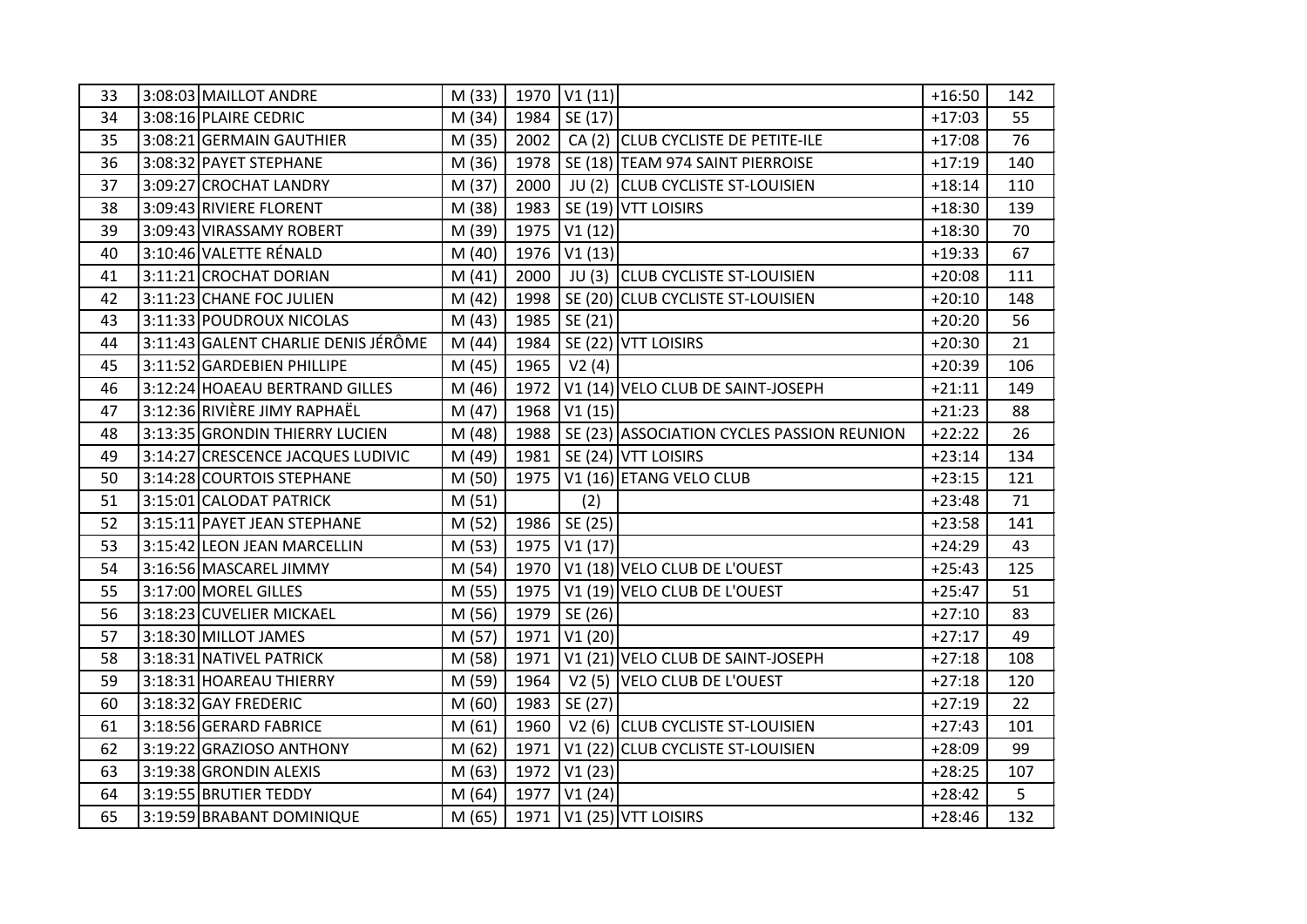| 66 | 3:20:10 THIEULIN GÉRÉMY          | M (66) |      | 1997   SE (28)      |                                            | $+28:57$ | 66             |
|----|----------------------------------|--------|------|---------------------|--------------------------------------------|----------|----------------|
| 67 | 3:20:28 JULLIAN CEDRIC           | M(67)  | 1980 |                     | $SE(29)$ C.S.S.D. BICROSS                  | $+29:15$ | 37             |
| 68 | 3:20:33 VERNATON OLIVIER         | M (68) | 1970 |                     | V1 (26) CLUB CYCLISTE ST-LOUISIEN          | $+29:20$ | 145            |
| 69 | 3:21:35 GRONDIN EDDY GERARD      | M (69) | 1984 | SE (30)             |                                            | $+30:22$ | 86             |
| 70 | 3:22:02 SORRES OLIVIER           | M (70) | 1982 | SE (31)             |                                            | $+30:49$ | 62             |
| 71 | 3:22:06 PEYRARD J.DENIS          | M(71)  | 1974 | V1(27)              |                                            | $+30:53$ | 130            |
| 72 | 3:22:46 SERY ALEXANDRE           | M (72) | 1981 | SE (32)             |                                            | $+31:33$ | 60             |
| 73 | 3:23:15 BEYLOT DOMINIQUE         | M (73) | 1963 | V2(7)               |                                            | $+32:02$ | 116            |
| 74 | 3:23:24 LEVENEUR WILLY           | M (74) | 1975 |                     | V1 (28) CLUB CYCLISTE DE PETITE-ILE        | $+32:11$ | 82             |
| 75 | 3:23:33 RIVIERE SEBASTIEN        | M (75) | 1982 | SE (33)             |                                            | $+32:20$ | 87             |
| 76 | 3:24:13 DESBOIVILLIERS SEBASTIEN | M (76) | 1986 | SE (34)             |                                            | $+33:00$ | 147            |
| 77 | 3:24:21 GRONDIN DANY             | M (77) | 1987 |                     | SE (35) VTT LOISIRS                        | $+33:08$ | 25             |
| 78 | 3:24:22 LOGMO OLIVIER            | M (78) | 1971 | V1(29)              |                                            | $+33:09$ | 44             |
| 79 | 3:24:28 MARESCHAL NICOLAS        | M (79) | 1988 | SE (36)             |                                            | $+33:15$ | 47             |
| 80 | 3:24:30 SIROUX ELISABETH         | F(1)   | 1989 | SE(1)               |                                            | $+33:17$ | 61             |
| 81 | 3:24:31 MARC LIONEL              | M (80) | 1977 | V1(30)              |                                            | $+33:18$ | 112            |
| 82 | 3:24:45 DENIS STÉPHANE           | M(81)  | 1964 | V2(8)               |                                            | $+33:32$ | 12             |
| 83 | 3:24:54 HOAREAU YANNIS           | M (82) | 1979 |                     | SE (37) SAINTE-MARIE VELO CLUB             | $+33:41$ | 115            |
| 84 | 3:25:27 HEEKENG KÉVIN            | M (83) | 1991 |                     | SE (38) ASSOCIATION CYCLES PASSION REUNION | $+34:14$ | 29             |
| 85 | 3:26:17 Moimba Anthony           | M (84) | 2001 |                     | CA (3) VELO CLUB DE L'OUEST                | $+35:04$ | 154            |
| 86 | 3:26:30 Claire Jean Roland       | M (85) | 1965 |                     | V2 (9) ASSOCIATION CYCLES PASSION REUNION  | $+35:17$ | 155            |
| 87 | 3:26:31 PAYET J.BERNARD          | M (86) | 1962 | V2(10)              |                                            | $+35:18$ | 117            |
| 88 | 3:26:46 BARRET YOANN             | M (87) | 1987 | SE (39)             |                                            | $+35:33$ | $\overline{3}$ |
| 89 | 3:27:01 FERRERE ROBERT           | M (88) | 1947 | V3(1)               |                                            | $+35:48$ | 98             |
| 90 | 3:27:36 TABAILLOUX EMMANUEL      | M (89) | 1977 | V <sub>1</sub> (31) |                                            | $+36:23$ | 64             |
| 91 | 3:27:58 LAURET RISHMAN           | M (90) | 1977 | V1(32)              |                                            | $+36:45$ | 40             |
| 92 | 3:28:53 CLOTAGATIDE J.MICHEL     | M (91) | 1972 |                     | V1 (33) VTT LOISIRS                        | $+37:40$ | 131            |
| 93 | 3:30:08 DE-PINDRAY KARL          | M (92) | 1962 | V2(11)              |                                            | $+38:55$ | 150            |
| 94 | 3:30:43 COUDIERE SOIZIC          | F(2)   | 1977 | V1(1)               |                                            | $+39:30$ | 75             |
| 95 | 3:30:44 LEBON CLAREN             | M (93) | 1979 |                     | SE (40) ETANG VELO CLUB                    | $+39:31$ | 127            |
| 96 | 3:32:32 DIJOUX DOMINIQUE         | M (94) | 1982 | SE (41)             |                                            | $+41:19$ | 14             |
| 97 | 3:32:42 PAYET YANNIS             | M (95) | 1978 | SE(42)              |                                            | $+41:29$ | 151            |
| 98 | 3:32:43 PAYET ALEXANDRE          | M (96) |      | 1982   SE (43)      |                                            | $+41:30$ | 104            |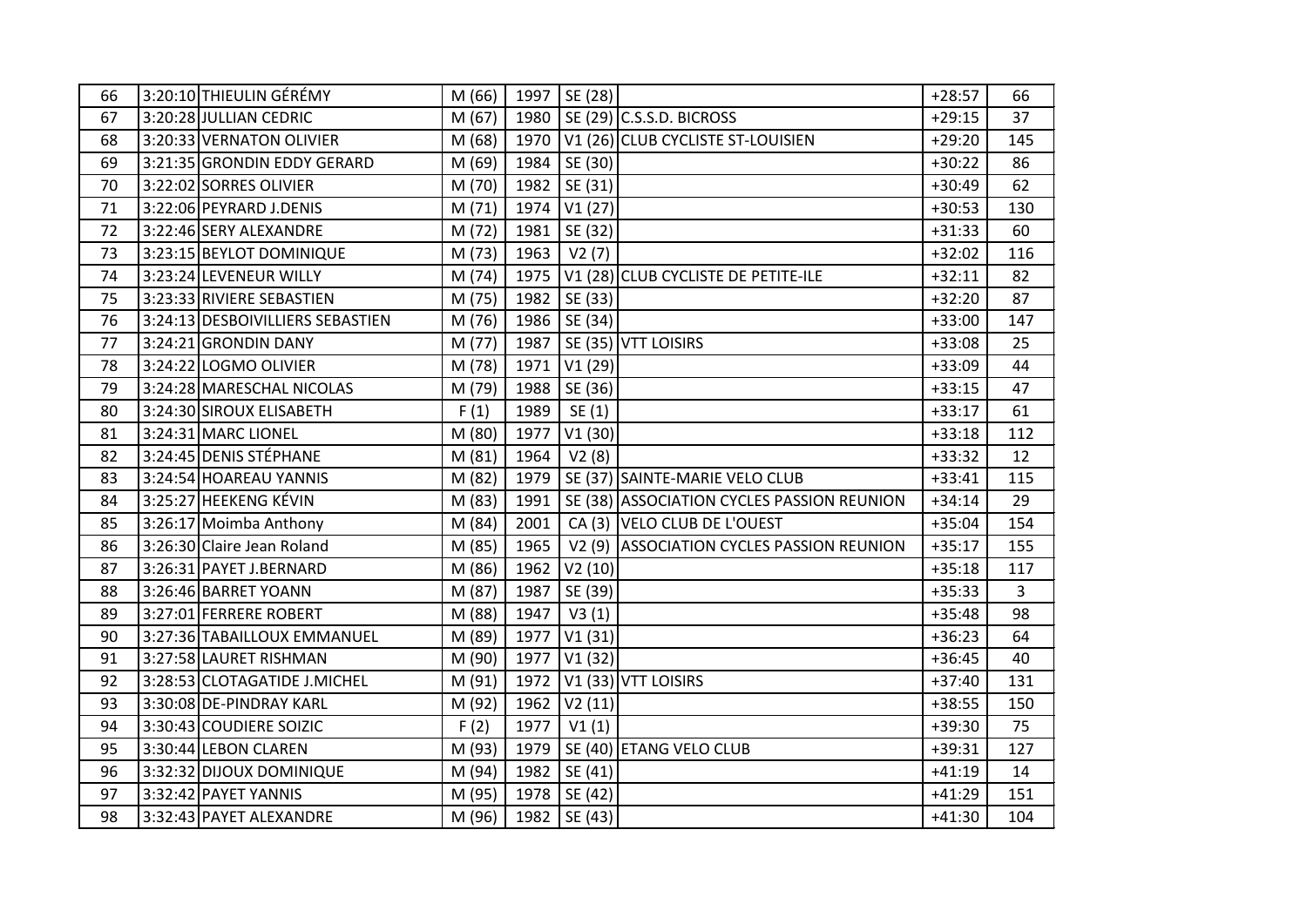| 99  | 3:32:54 SEIGNEUR MATHIAS         | M (97)  |      | 1977 V1 (34) |                                     | $+41:41$ | 85             |
|-----|----------------------------------|---------|------|--------------|-------------------------------------|----------|----------------|
| 100 | 3:32:56 PAYET YVES               | M (98)  | 1962 | V2(12)       |                                     | $+41:43$ | 126            |
| 101 | 3:34:07 Valentin Jean-François   | M (99)  | 1972 |              | V1 (35) LEU BRAQUET D OR OUEST      | $+42:54$ | 157            |
| 102 | 3:35:34 CHOLAT DAVID             | M (100) | 1985 | SE (44)      |                                     | $+44:21$ | 10             |
| 103 | 3:35:48 LAW-LIN JEAN DANIEL      | M (101) | 1964 | V2(13)       |                                     | $+44:35$ | 41             |
| 104 | 3:36:00 OLASAGASTI NATHALIE      | F(3)    | 1971 | V1(2)        |                                     | $+44:47$ | 52             |
| 105 | 3:36:00 DAMOUR Jean Denis        | M (102) | 1976 |              | V1 (36) VELO CLUB DE L'OUEST        | $+44:47$ | 93             |
| 106 | 3:36:01 NATIVEL BRICE            | M (103) | 1997 | SE (45)      |                                     | $+44:48$ | 73             |
| 107 | 3:36:30 KRASTSOFF STEPHANE       | M (104) | 1966 |              | V2 (14) CLUB CYCLISTE ST-LOUISIEN   | $+45:17$ | 100            |
| 108 | 3:36:30 HUBERTY GILLES           | M(105)  | 1978 | SE (46)      |                                     | $+45:17$ | 32             |
| 109 | 3:37:17 BATAILLE GREGORY         | M(106)  | 1989 | SE (47)      |                                     | $+46:04$ | 153            |
| 110 | 3:39:14 CABANES DAVID            | M (107) | 1984 | SE (48)      |                                     | $+48:01$ | 6              |
| 111 | 3:39:46 PALMA JOHAN              | M (108) | 1987 | SE (49)      |                                     | $+48:33$ | 53             |
| 112 | 3:40:51 HUET HENRI               | M(109)  | 1970 | V1(37)       |                                     | $+49:38$ | 33             |
| 113 | 3:41:35 LAPIERRE GEORGES         | M(110)  | 1960 | V2(15)       |                                     | $+50:22$ | 39             |
| 114 | 3:41:59 FONTAINE XAVIER          | M(111)  | 1967 | V2(16)       |                                     | $+50:46$ | 19             |
| 115 | 3:43:50 ALPHONSINE GUILLAUME LEO | M(112)  | 1986 | SE (50)      |                                     | $+52:37$ | 124            |
| 116 | 3:43:52 THIERRY ABRAHAM          | M(113)  | 1979 | SE (51)      |                                     | $+52:39$ | 65             |
| 117 | 3:44:39 GUILLAUMIN GIL           | M(114)  | 1972 |              | V1 (38) LEU BRAQUET D OR OUEST      | $+53:26$ | 28             |
| 118 | 3:45:16 DORANGE RAPHAËL          | M(115)  | 1973 | V1(39)       |                                     | $+54:03$ | 15             |
| 119 | 3:46:49 JOURDANNE LAURENT        | M(116)  | 1966 |              | V <sub>2</sub> (17) VTT LOISIRS     | $+55:36$ | 36             |
| 120 | 3:46:50 LEBRETON EDDY            | M(117)  | 1975 | V1(40)       |                                     | $+55:37$ | 129            |
| 121 | 3:47:07 MAK PO PAN FOC           | M (118) | 1964 |              | V2 (18) VELO CLUB DE SAINT DENIS    | $+55:54$ | 46             |
| 122 | 3:48:34 MATZ ERIC                | M (119) | 1967 | V2(19)       |                                     | $+57:21$ | 48             |
| 123 | 3:48:40 PAYET GUILLAUME          | M (120) | 1987 | SE (52)      |                                     | $+57:27$ | 54             |
| 124 | 3:49:02 PAYET SYLVESTRE          | M(121)  | 1972 | V1(41)       |                                     | $+57:49$ | 109            |
| 125 | 3:51:57 TRAJEAN J.PATRICK        | M (122) | 1975 | V1(42)       |                                     | $+60:44$ | 113            |
| 126 | 3:58:39 GRIFFON MONNET ALIA      | F(4)    | 1990 |              | SE (2) CLUB CYCLISTE ST-LOUISIEN    | $+67:26$ | 24             |
| 127 | 3:58:40 BOISSON ROMAIN           | M (123) | 1989 |              | SE (53) CLUB CYCLISTE ST-LOUISIEN   | $+67:27$ | $\overline{4}$ |
| 128 | 3:58:41 HOAREAU MICKAEL          | M (124) | 1987 | SE (54)      |                                     | $+67:28$ | 31             |
| 129 | 4:02:26 CHANE UWEN JEAN JACQUE   | M(125)  | 1962 | V2(20)       |                                     | $+71:13$ | 84             |
| 130 | 4:02:27 GERBITH EXPEDIT          | M(126)  | 1972 |              | V1 (43) CLUB CYCLISTE DE PETITE-ILE | $+71:14$ | 23             |
| 131 | 4:07:08 VILLETTE BERTRAND        | M(127)  |      | 1963 V2 (21) |                                     | $+75:55$ | 68             |